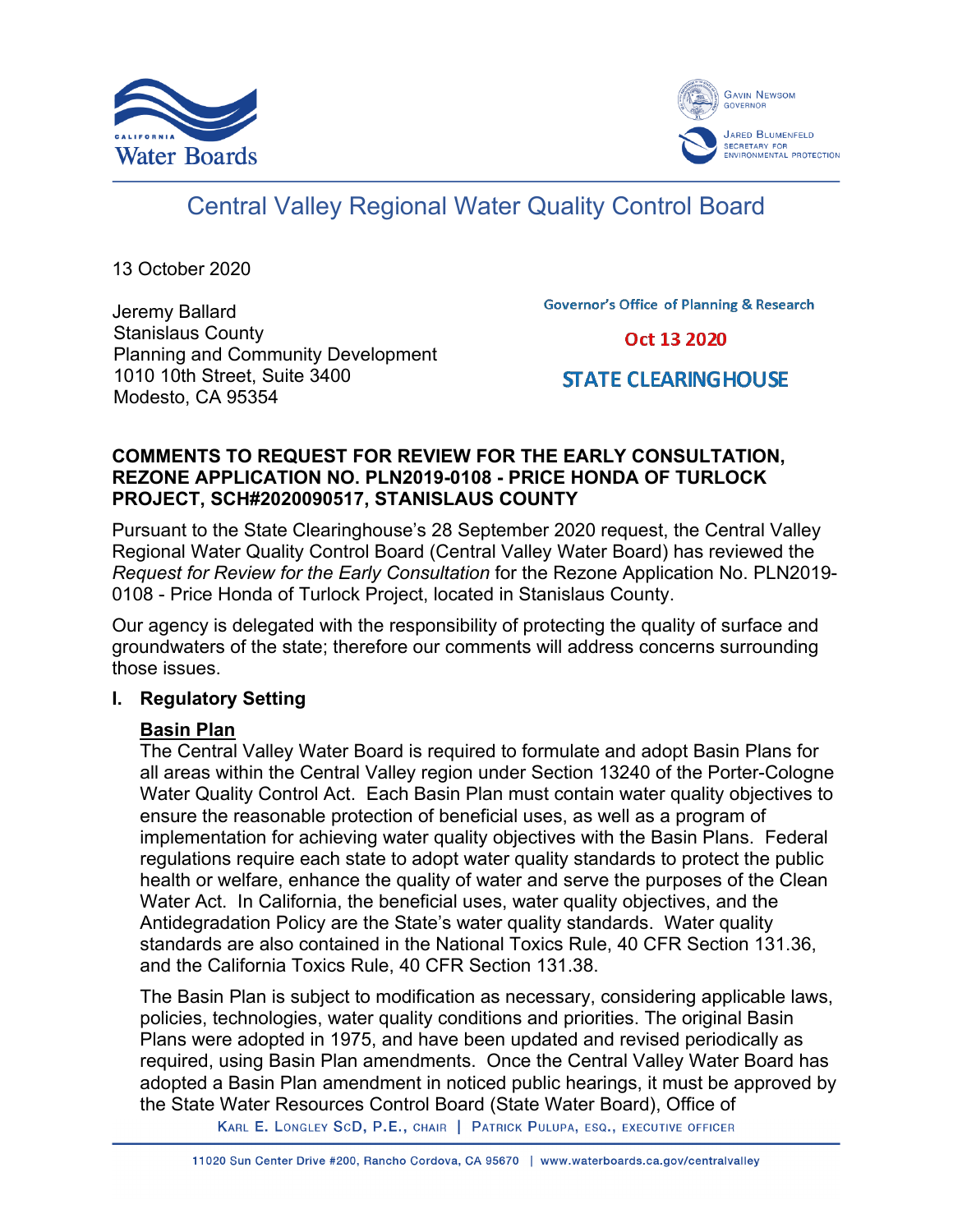Administrative Law (OAL) and in some cases, the United States Environmental Protection Agency (USEPA). Basin Plan amendments only become effective after they have been approved by the OAL and in some cases, the USEPA. Every three (3) years, a review of the Basin Plan is completed that assesses the appropriateness of existing standards and evaluates and prioritizes Basin Planning issues. For more information on the *Water Quality Control Plan for the Sacramento and San Joaquin River Basins*, please visit our website:

[http://www.waterboards.ca.gov/centralvalley/water\\_issues/basin\\_plans/](http://www.waterboards.ca.gov/centralvalley/water_issues/basin_plans/)

#### **Antidegradation Considerations**

All wastewater discharges must comply with the Antidegradation Policy (State Water Board Resolution 68-16) and the Antidegradation Implementation Policy contained in the Basin Plan. The Antidegradation Implementation Policy is available on page 74 at:

#### https://www.waterboards.ca.gov/centralvalley/water\_issues/basin\_plans/sacsjr\_2018 05.pdf

#### In part it states:

*Any discharge of waste to high quality waters must apply best practicable treatment or control not only to prevent a condition of pollution or nuisance from occurring, but also to maintain the highest water quality possible consistent with the maximum benefit to the people of the State.*

*This information must be presented as an analysis of the impacts and potential impacts of the discharge on water quality, as measured by background concentrations and applicable water quality objectives.*

The antidegradation analysis is a mandatory element in the National Pollutant Discharge Elimination System and land discharge Waste Discharge Requirements (WDRs) permitting processes. The environmental review document should evaluate potential impacts to both surface and groundwater quality.

#### **II. Permitting Requirements**

## **Construction Storm Water General Permit**

Dischargers whose project disturb one or more acres of soil or where projects disturb less than one acre but are part of a larger common plan of development that in total disturbs one or more acres, are required to obtain coverage under the General Permit for Storm Water Discharges Associated with Construction and Land Disturbance Activities (Construction General Permit), Construction General Permit Order No. 2009-0009-DWQ. Construction activity subject to this permit includes clearing, grading, grubbing, disturbances to the ground, such as stockpiling, or excavation, but does not include regular maintenance activities performed to restore the original line, grade, or capacity of the facility. The Construction General Permit requires the development and implementation of a Storm Water Pollution Prevention Plan (SWPPP). For more information on the Construction General Permit, visit the State Water Resources Control Board website at: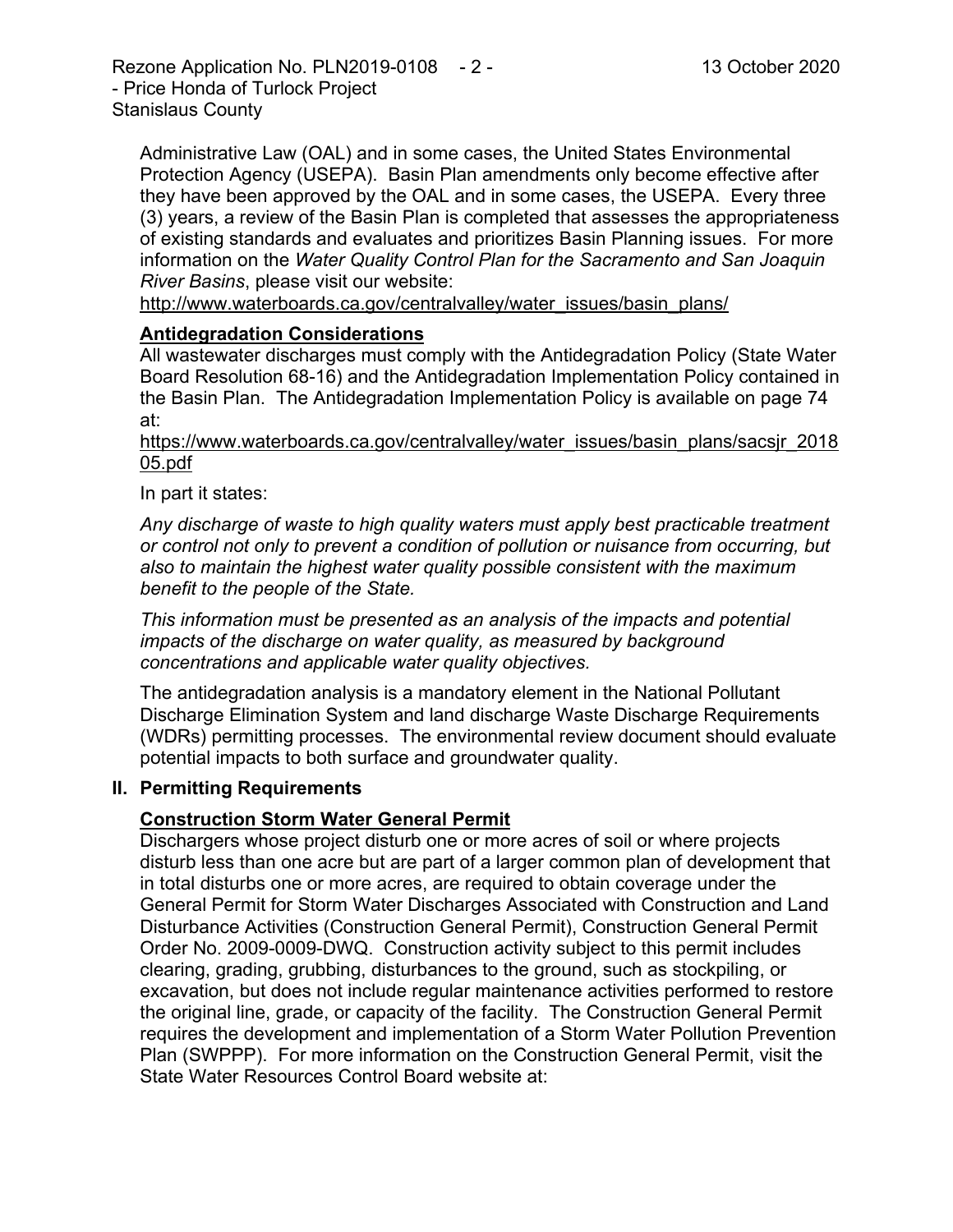#### [http://www.waterboards.ca.gov/water\\_issues/programs/stormwater/constpermits.sht](http://www.waterboards.ca.gov/water_issues/programs/stormwater/constpermits.shtml) [ml](http://www.waterboards.ca.gov/water_issues/programs/stormwater/constpermits.shtml)

## **Industrial Storm Water General Permit**

Storm water discharges associated with industrial sites must comply with the regulations contained in the Industrial Storm Water General Permit Order No. 2014- 0057-DWQ. For more information on the Industrial Storm Water General Permit, visit the Central Valley Water Board website at:

http://www.waterboards.ca.gov/centralvalley/water\_issues/storm\_water/industrial\_ge neral\_permits/index.shtml

#### **Clean Water Act Section 404 Permit**

If the project will involve the discharge of dredged or fill material in navigable waters or wetlands, a permit pursuant to Section 404 of the Clean Water Act may be needed from the United States Army Corps of Engineers (USACE). If a Section 404 permit is required by the USACE, the Central Valley Water Board will review the permit application to ensure that discharge will not violate water quality standards. If the project requires surface water drainage realignment, the applicant is advised to contact the Department of Fish and Game for information on Streambed Alteration Permit requirements. If you have any questions regarding the Clean Water Act Section 404 permits, please contact the Regulatory Division of the Sacramento District of USACE at (916) 557-5250.

#### **Clean Water Act Section 401 Permit – Water Quality Certification**

If an USACE permit (e.g., Non-Reporting Nationwide Permit, Nationwide Permit, Letter of Permission, Individual Permit, Regional General Permit, Programmatic General Permit), or any other federal permit (e.g., Section 10 of the Rivers and Harbors Act or Section 9 from the United States Coast Guard), is required for this project due to the disturbance of waters of the United States (such as streams and wetlands), then a Water Quality Certification must be obtained from the Central Valley Water Board prior to initiation of project activities. There are no waivers for 401 Water Quality Certifications. For more information on the Water Quality Certification, visit the Central Valley Water Board website at:

https://www.waterboards.ca.gov/centralvalley/water\_issues/water\_quality\_certificatio n/

## **Waste Discharge Requirements – Discharges to Waters of the State**

If USACE determines that only non-jurisdictional waters of the State (i.e., "nonfederal" waters of the State) are present in the proposed project area, the proposed project may require a Waste Discharge Requirement (WDR) permit to be issued by Central Valley Water Board. Under the California Porter-Cologne Water Quality Control Act, discharges to all waters of the State, including all wetlands and other waters of the State including, but not limited to, isolated wetlands, are subject to State regulation. For more information on the Waste Discharges to Surface Water NPDES Program and WDR processes, visit the Central Valley Water Board website at:https://www.waterboards.ca.gov/centralvalley/water\_issues/waste\_to\_surface\_wat er/